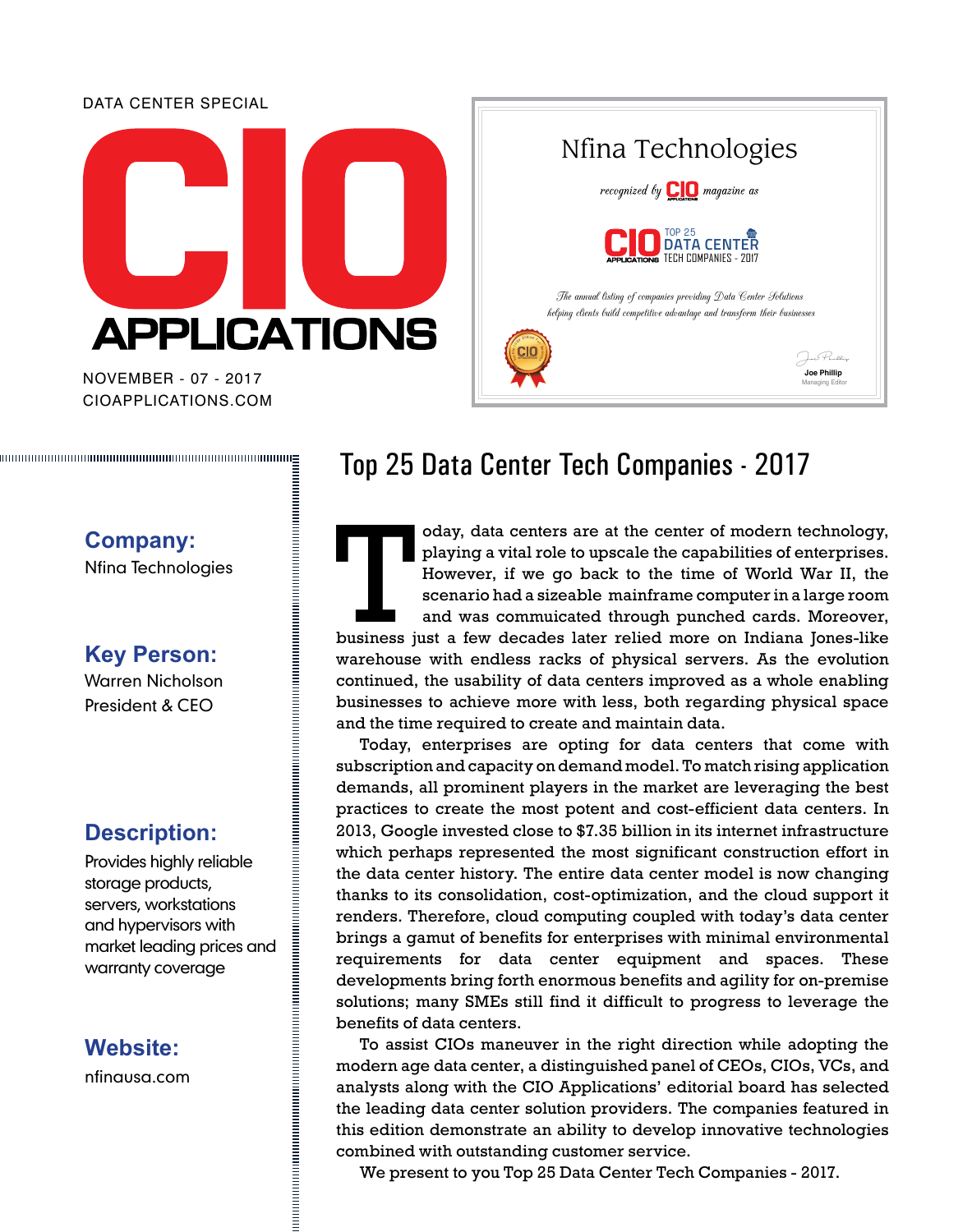# **Nfina Technologies The Open Vendor of Storage Technology**

t doesn't take much of effort to comprehend that to be able to prevent the vaporization of scores of human beings and power their homes instead, the underlying technology would have to be highly precise, reliable, and high-quality. Having worked as CTO at one of the largest nuclear power plant equipment manufacturers, Warren Nicholson is well acquainted with these attributes, and translates them into cutting-edge solutions for enterprises. Bit by the entrepreneurial bug in 1999 he founded his first company, N-Tron Corp, which made UNHACKABLE industrial Ethernet switches (a company he sold in 2010). He calls his current company the "Open Vendor" of storage technology." In his resolute voice and with a justifiable tone of pride he states, "I never took any VC money at N-Tron, and now Nfina is being funded by me and its own revenue."

#### The firm's products have recorded MTBF in excess of two million hours which make them some of the most reliable enterprise networking equipment in the market

The story of Nfina's evolution is an interesting one. On a lighter note Mr. Nicholson, with a laugh, meekly recounts Mrs. Nicholson had her bible study friends praying for him to get out of the house and stop driving her crazy after the N-Tron sale. Therefore, one could say that Nfina was created out of prayer for hard work, and to use the talents given to him by the creator to create jobs and new products.

The company during its initial years provided cloud-based services such as web hosting and VoIP. The customers weren't just happy, they were delighted when they found the services much faster than other providers. "Our hybrid storage model, but more importantly our caching technology was much ahead in its game which made our systems faster." Today the company is a market recognized server and storage solutions provider with a diversified portfolio that ranges from thin clients costing a few hundred dollars to storage solutions that can cost up to half a million dollars.

Nfina offers two open off-the-shelf SAN products, the 700 series (24 bay, 3.5-inch drive unit) and the 800 series (48 bay, 2.5-inch drive unit). Both the models can plug-&-play with their storage expansion product called JBOD which is a 12 bay, 3.5-inch unit. Each unit can provide up to 12 GB/s SAS connectivity and up to 96 TB of storage, and can be daisychained up to, approximately, 128 units. "We also have the NAS line-up. For both the lines, we can do pure flash, SSD, NVMe, spinners, and any combination in between." The company also provides servers (both racks and towers), workstations, PCs, and Hypervisors, all of which compete at the high-end and can be constructed with all flavors of Linux, or Windows. Nfina's bare metal solutions are certified on Microsoft Hyper-V, Vmware vSphere, and Stratus everRun hypervisors. All of Nfina's products come in compact form factors with respective certifications from VMWare (6.0 and 6.5) and Microsoft (Storage Spaces and Storage Spaces Direct) and are priced aggressively to the extent that establishes Nfina as a priceleader in terms of storage products.

While the technology in play is similar to what any other vendor would offer, there are five points that answer as to why someone should consider Nfina.

> Warren Nicholson, President & CEO